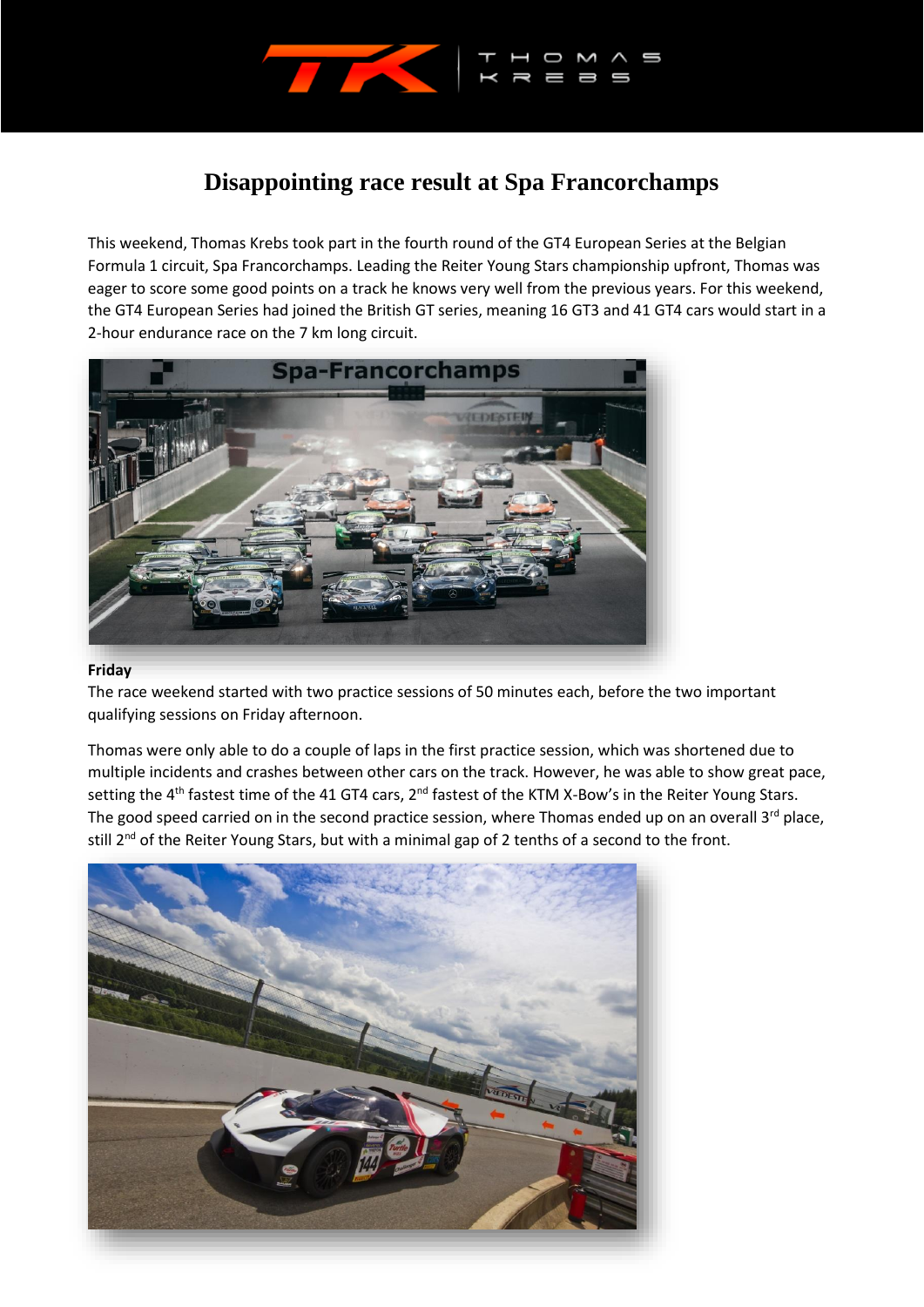

With good pace, hopes were high for a successful qualifying session in the afternoon. For the 2-hour endurance race, a special qualifying system is taken into use. The two drivers on the car would each have 12 min to set their fastest time, wherefrom the combined average of their best time would count for the overall start position.

Just as the qualifying was about to start the rain started pouring down, but only on half of the circuit. The other half was still completely dry. Nearly all teams made a quick decision, and put on rain tyres just seconds before the session started. Teammate Rebecca Jackson drove out on the track for the first 12 minutes, but was struggling to set a fast lap in the tricky conditions. She set a time of 2:58,7 min. Thomas jumped in the car next, and was able to continue the great pace from the practice sessions. He set a time of 2:46,6 min even on a lap with traffic, which alone would count for an overall 5<sup>th</sup> position and 2<sup>nd</sup> in the Reiter Young Stars.

As the times were combined, the duo would start the race from  $20<sup>th</sup>$  position.



## **Saturday**

The race was scheduled to begin at 12:35 pm, and Thomas was chosen to drive the start. Mandatory for the 2-hour race are two pit stops, which would mean that Thomas would drive two stints of total 70 min, and Rebecca one stint of 50 min.

Misfortune stroke already on the starting grid, when the engine suddenly couldn't switch on. Instead of driving around on the formation lap and start the race from 20<sup>th</sup> position, Thomas was pushed back into the pits where the mechanics finally got the engine going. He had to start from the pit, waiting for the whole field to pass before getting the green light. Quickly catching the slowest drivers in the back of the field, Thomas had to do numerous overtaking manoeuvres in the first couple of laps, making it impossible to set fast lap times for the Reiter Young Stars Championship. Because of the circumstances in the starting procedure, he had to serve a drive-through penalty, which destroyed another two lap times and made him fall behind the 10-15 cars he just overtook. To get out of the traffic, the team decided to make an early pit stop and drivers change, giving Thomas a better opportunity later in the race. Rebecca re-joined the track,